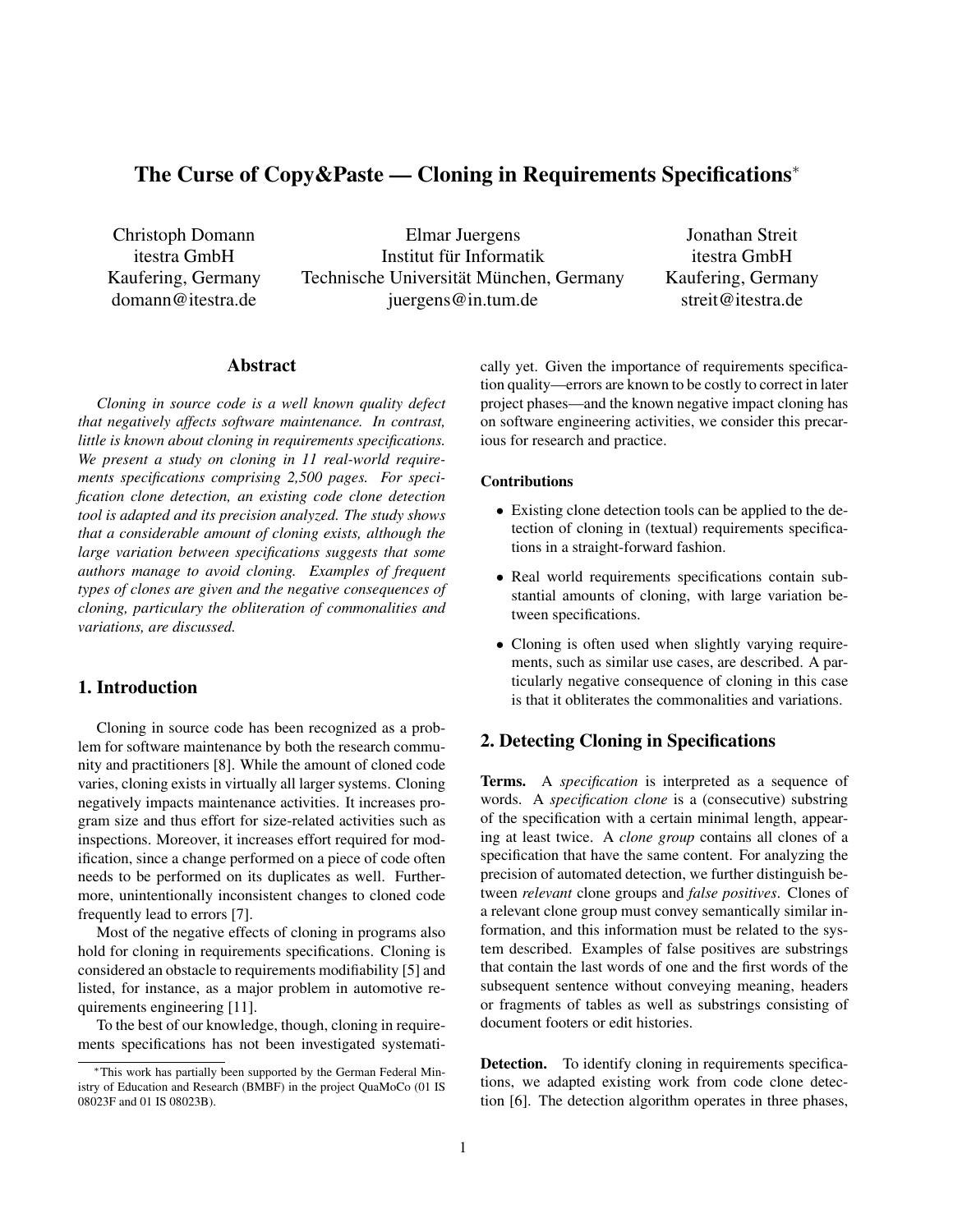as depicted in Fig. 1. Specialized text extractors were implemented for preprocessing. Existing detection and postprocessing components could be reused.



**Figure 1. The clone detection phases**

- *Preprocessing* extracts text from requirements specification documents. Layout information is removed. Text at the beginning and the end of the document that does not contain requirements information (such as title pages) is discarded. The remaining text is split into a list of words. If a single specification is spread over multiple documents, individual word lists are concatenated into a single global list.
- *Detection* searches for clones by locating all equivalent sublists of the specified minimal length in the word list. This search is performed in linear time and space complexity using a suffix tree.
- *Postprocessing & Output* optionally performs filtering and renders detected clone groups into reports suitable for manual inspection.

## 3. Study Description

In order to investigate the nature and extent of cloning in requirements specifications, we have performed a study guided by 3 research questions.

#### 3.1. Research questions & study objects

## RQ1 *How much duplication do real-world requirements specifications contain?*

To evaluate the impact of specification cloning on software engineering activities, we first need to know if and to which extent it occurs in practice.

### RQ2 *How many false positives does the automated detection yield?*

The clone detection tool employed only searches for textual similarity. It does not make certain that the detected clones are relevant clones w. r. t. the above definition. To evaluate the usefulness of automated specification clone detection in practice, we need to analyze its precision.

## RQ3 *What kind of information is cloned in requirements specifications?*

To better understand specification cloning, we investigate which parts of requirements specifications are cloned.

We use 11 requirements specifications with altogether 2,500 pages (title pages, document histories and generated tables of content excluded) as study objects. The specifications mostly describe business information systems, and have been written by different teams of authors from several different companies. For non-disclosure reasons, we named the specifications A to K. Overview information on the specifications is depicted in table 1.

#### 3.2. Study design & procedure

For RQ1, we compute several cloning measures that are also applied to quantify cloning on source code. We use the approach described in Sec. 2 with a minimal clone length of 50 words<sup>1</sup>. *Clone coverage* denotes the part of a specification that is covered by cloning. It can be interpreted as the probability that an arbitrarily chosen specification sentence is cloned at least once. *Number of clone groups and clones* denotes how many different logical specification fragments have been copied and how often they occur. The *cardinality* of a clone group is the number of clones it contains.

For RQ2, detected clone groups are assessed manually according to the above definition of relevant clone groups. To keep manual effort within feasible bounds, assessment for specification A was limited to a random sample of 25% of the detected clone groups. All clone groups were rated for the specifications B-K. From the assessment results, *precision* is determined as the ratio of the number of relevant clone groups to the number of all rated clone groups.

For RQ3, we use a qualitative rather than quantitative approach. We manually inspect specification clones and analyze and classify their content. Inspection is limited to samples of the detected specification clones in order to reduce manual effort.

#### 3.3. Results & Discussion

RQ1 and RQ2. Results are depicted in table 1. Clone coverage varies widely, from two specifications (E, J), in which not a single clone of the required length was found, to specification H containing nearly two thirds of duplicated content, yielding an average of 14.9%. No correlation between size of the specification and cloning was found; specifications A and F even have more than one clone per page. The average cardinality is 3.5, average precision of the detection tool according to our manual assessment is 87%.

<sup>&</sup>lt;sup>1</sup>This threshold was found to provide a good balance between precision and recall during precursory experiments.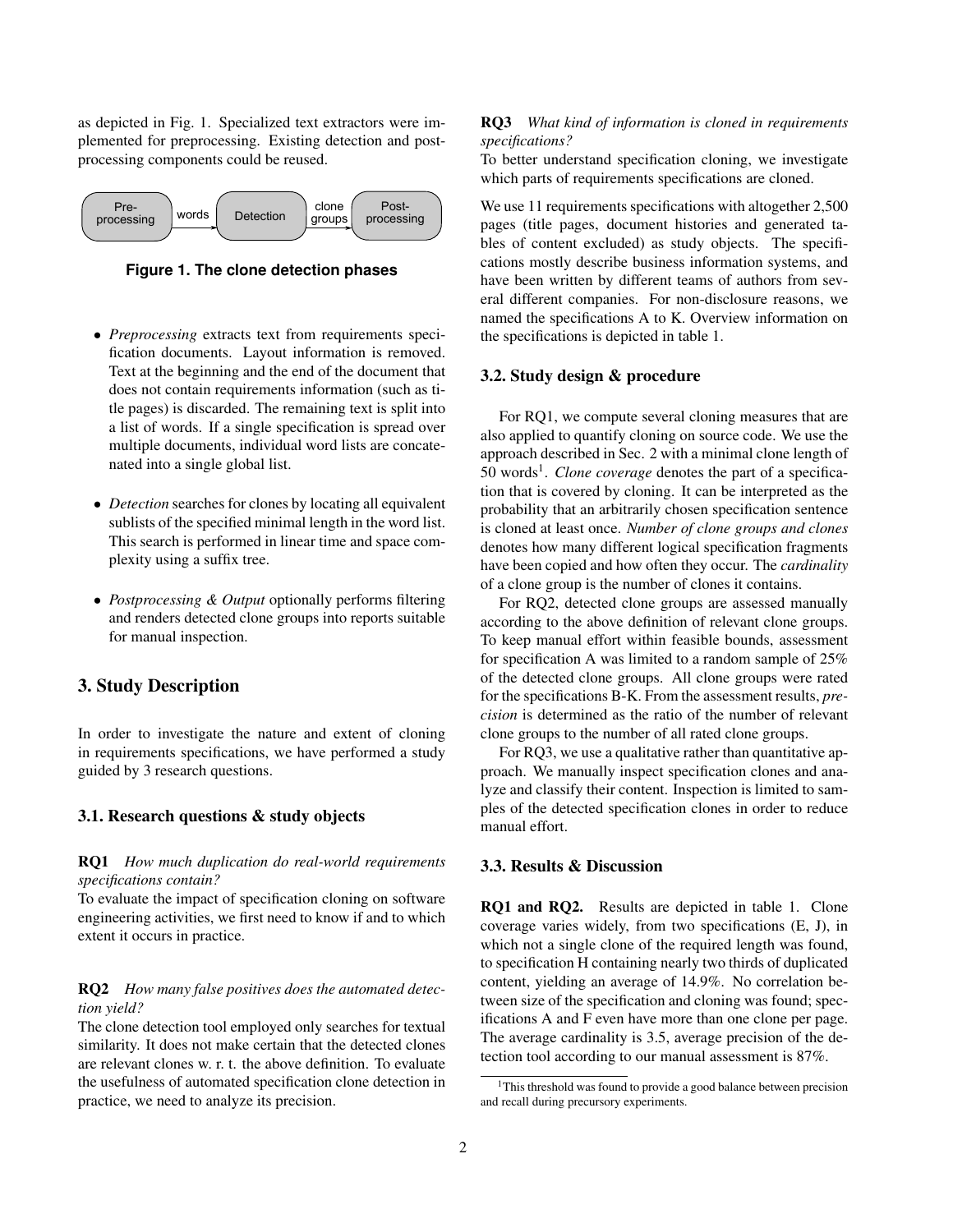| spec. | pages | clone             | clone  | clones | precision |
|-------|-------|-------------------|--------|--------|-----------|
|       |       | $\mathcal{C}ov$ . | groups |        |           |
| A     | 517   | 23.9%             | 132    | 524    | 100%      |
| B     | 1,013 | $1.6\%$           | 27     | 60     | 67%       |
| C     | 133   | 15.1%             | 21     | 50     | 95%       |
| D     | 241   | $3.4\%$           | 21     | 64     | 52%       |
| E     | 185   | $0.0\%$           | 0      | 0      | n/a       |
| F     | 42    | 40.3%             | 24     | 79     | 96%       |
| G     | 85    | $0.9\%$           | 1      | 2      | 100%      |
| H     | 163   | 65.3%             | 20     | 101    | 100%      |
| T     | 53    | $1.3\%$           | 1      | 2      | 100%      |
| J     | 28    | $0.0\%$           | 0      | 0      | n/a       |
| K     | 39    | 12.1%             | 8      | 17     | 75%       |

**Table 1. Extent of specification cloning**

With a minimum clone length of 20 instead of 50 words (detailed results not shown), average clone coverage increases to 26.1% (ranging from 2.7% to 76.1%). However, average precision drops to  $57\%$ <sup>2</sup>.

RQ3. It appears from the results that most clones are indeed created through copy&paste and do not occur coincidentally. The following further observations were made:

- Long clones: in several specifications, similar use cases have been cloned entirely. Examples include variations of one use case with country-specific differences or creation and modification of certain data items. The longest clone consists of nearly 6 consecutive pages of identical text.
- Clone groups of high cardinality: parts of the system or environment description occur very often in multiple copies. An extreme case is a clone of 61 words that occurs 41 times in specification A. A longer version that contains 114 words occurs 13 times.
- Other frequent patterns: pre- and post conditions often appear identical or with slight variations in a large number of use case descriptions.

Discussion. We conclude from these results that a considerable amount of requirements cloning occurs in practice. However, the fact that even some of the larger specifications analyzed contain very few clones indicates that cloning can be avoided. This seems logical, considering that natural language allows any required abstraction, while programming language limitations sometimes make code clones less easily avoidable. We find the precision of the automated analysis at minimal clone length 50 quite acceptable for practical use. Improvements should be possible in the—currently very simple—preprocessing to reduce the number of false positives with a length of less than 50 words, and to subsequently extend the automated detection to smaller clones without compromising precision.

#### 3.4. Threats to Validity

In the presented study, we have not investigated false negatives, *i. e.*, the amount of duplication contained in a specification not identified by the automatic detector. The reason is the difficulty of clearly defining the characteristics of such clones (having a semantical relation but little syntactical commonality) as well as the effort required to find them manually. The figures on detected clones are thus only a lower bound. While the investigation of detection recall remains important future work, our limited knowledge about it does not affect the validity of the detected clones.

The minimal clone length threshold can have a strong impact on detection precision and recall. We chose a conservative minimal specification clone length of 50 words to keep the false positive rate low. Smaller clones occur and probably could be reliably detected with improvements in preprocessing. This, however, does not invalidate the presented results for clone length 50. Precision rating for specification A was limited to a random sample of 25% of the detected clones. While potentially less accurate, sampling is commonly applied to keep rating effort feasible and has been argued to produce reliable results [1].

Finally, our study only comprises 11 requirements specifications. Future work on additional requirements specifications would foster the generalizability of our results.

## 4. Consequences of specification cloning

Specification size increase. Requirements specifications are read during various phases of software development, *e. g.*, inspection during early quality assurance, implementation and testing. The effort involved in reading a specification depends, among other factors, on its size. Specification cloning increases specification size, and thus the cost of the software project, without adding value. The average blow up, *i. e.*, the size increase compared to a specification where all cloning has been perfectly removed, is 16% for the analyzed specifications<sup>3</sup>. Size increase similarly impedes other tasks, *e. g.*, the reformatting or printing of the specifications.

Obliteration of commonalities and variation. Cloning has another negative impact on readability. Readers can often benefit from being pointed to similarities between requirements. In particular, developers who design and implement the specified system will be eager to exploit them

 $2$ Determined on a random sample of 20 clone classes per specification.

<sup>&</sup>lt;sup>3</sup>Please refer to the documentation at www.conqat.org for details on the redundancy-free size computation algorithm.